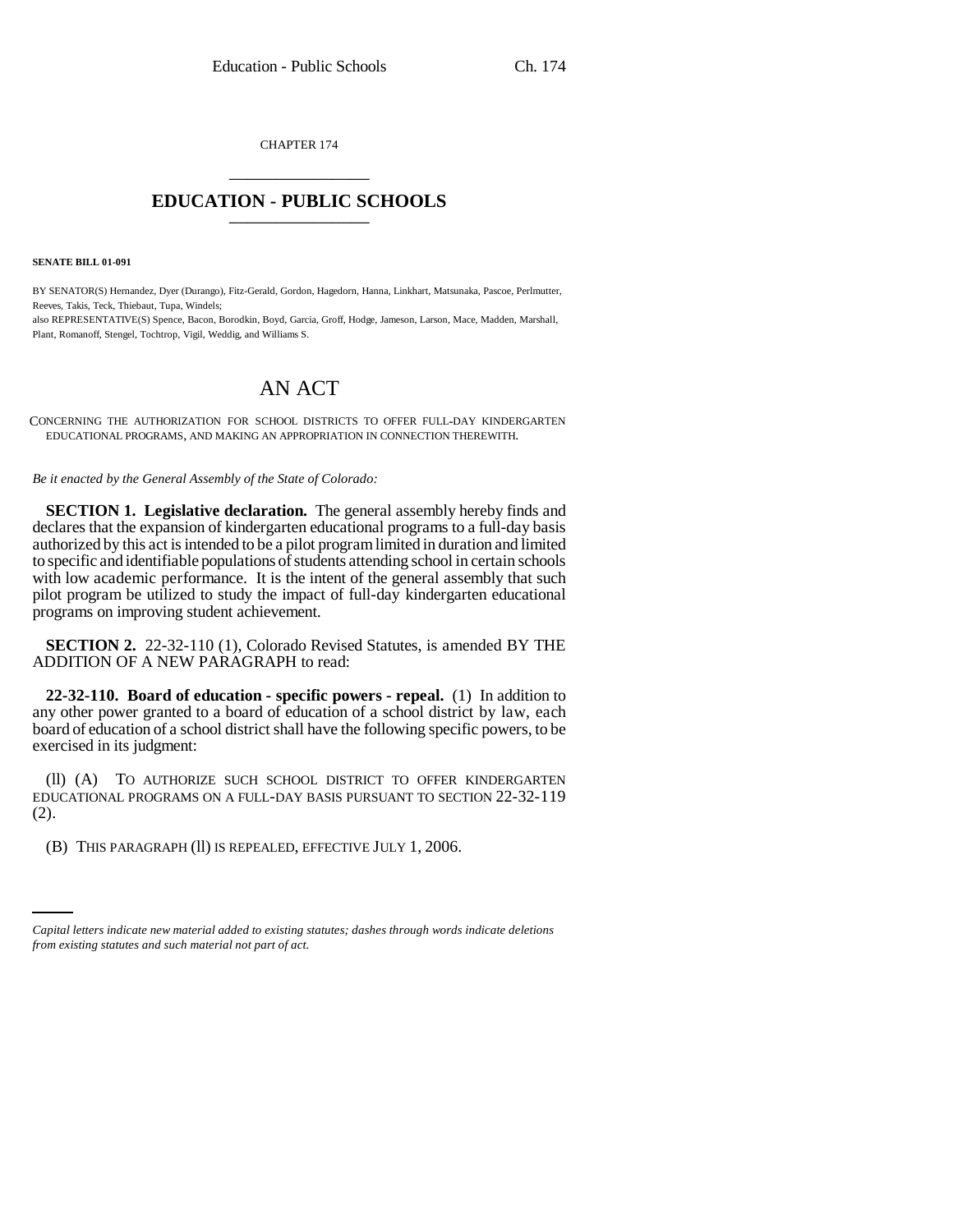**SECTION 3.** 22-32-109 (1) (n) (I) and (1) (n) (II) (A), Colorado Revised Statutes, are amended to read:

**22-32-109. Board of education - specific duties - repeal.** (1) In addition to any other duty required to be performed by law, each board of education shall have and perform the following specific duties:

(n) (I) To determine, prior to the end of a school year, the length of time which the schools of the district shall be in session during the next following school year, but in no event shall said schools be scheduled to have less FEWER than one thousand eighty hours of planned teacher-pupil instruction and teacher-pupil contact during the school year for secondary school pupils in high school, middle school, or junior high school or less than nine hundred ninety hours of such instruction and contact for elementary school pupils or less FEWER than four hundred fifty hours of such instruction for a half-day kindergarten program OR FEWER THAN NINE HUNDRED HOURS OF SUCH INSTRUCTION FOR A FULL-DAY KINDERGARTEN PROGRAM. In no case shall a school be in session for fewer than one hundred sixty days without the specific prior approval of the commissioner of education. In extraordinary circumstances, if it appears to the satisfaction of the commissioner that compliance with the provisions of this subparagraph (I) would require the scheduling of hours of instruction and contact at a time when pupil attendance will be low and the benefits to pupils of holding such hours of instruction will be minimal in relation to the cost thereof, the commissioner may waive the provisions of this subparagraph (I) upon application therefor by the board of education of the district.

(II) (A) The actual hours of teacher-pupil instruction and teacher-pupil contact specified in subparagraph (I) of this paragraph (n) may be reduced to no  $\overline{\text{less}}$  FEWER than one thousand fifty-six hours for secondary school pupils, no less FEWER than nine hundred sixty-eight hours for elementary school pupils,  $\sigma$ r no less FEWER than four hundred thirty-five hours for HALF-DAY kindergarten pupils, OR NO FEWER THAN EIGHT HUNDRED SEVENTY HOURS FOR FULL-DAY KINDERGARTEN PUPILS, for parent-teacher conferences, staff in-service programs, and closing deemed by the board to be necessary for the health, safety, or welfare of students.

**SECTION 4.** 22-32-119, Colorado Revised Statutes, is amended to read:

**22-32-119. Kindergartens - repeal.** (1) A board of education may establish and maintain kindergartens in connection with the schools of its district for the instruction of children one year prior to the year in which such children would be eligible for admission to the first grade. and ON AND AFTER THE EFFECTIVE DATE OF THIS ACT, BUT PRIOR TO JULY 1, 2006, SUCH KINDERGARTEN EDUCATIONAL PROGRAMS MAY BE HALF-DAY OR FULL-DAY EDUCATIONAL PROGRAMS. Said board may prescribe courses of training, study, and discipline and rules and regulations governing such kindergarten programs. Said kindergartens shall be a part of the public school system, and the cost of establishing and maintaining them may be paid from the general school fund.

(2) (a) ON AND AFTER THE EFFECTIVE DATE OF THIS ACT, BUT PRIOR TO JULY 1, 2006, A BOARD OF EDUCATION MAY ESTABLISH AND MAINTAIN FULL-DAY KINDERGARTEN EDUCATIONAL PROGRAMS, IN ADDITION TO ANY OTHER FULL-DAY KINDERGARTEN EDUCATIONAL PROGRAMS EXISTING ON OR BEFORE THE EFFECTIVE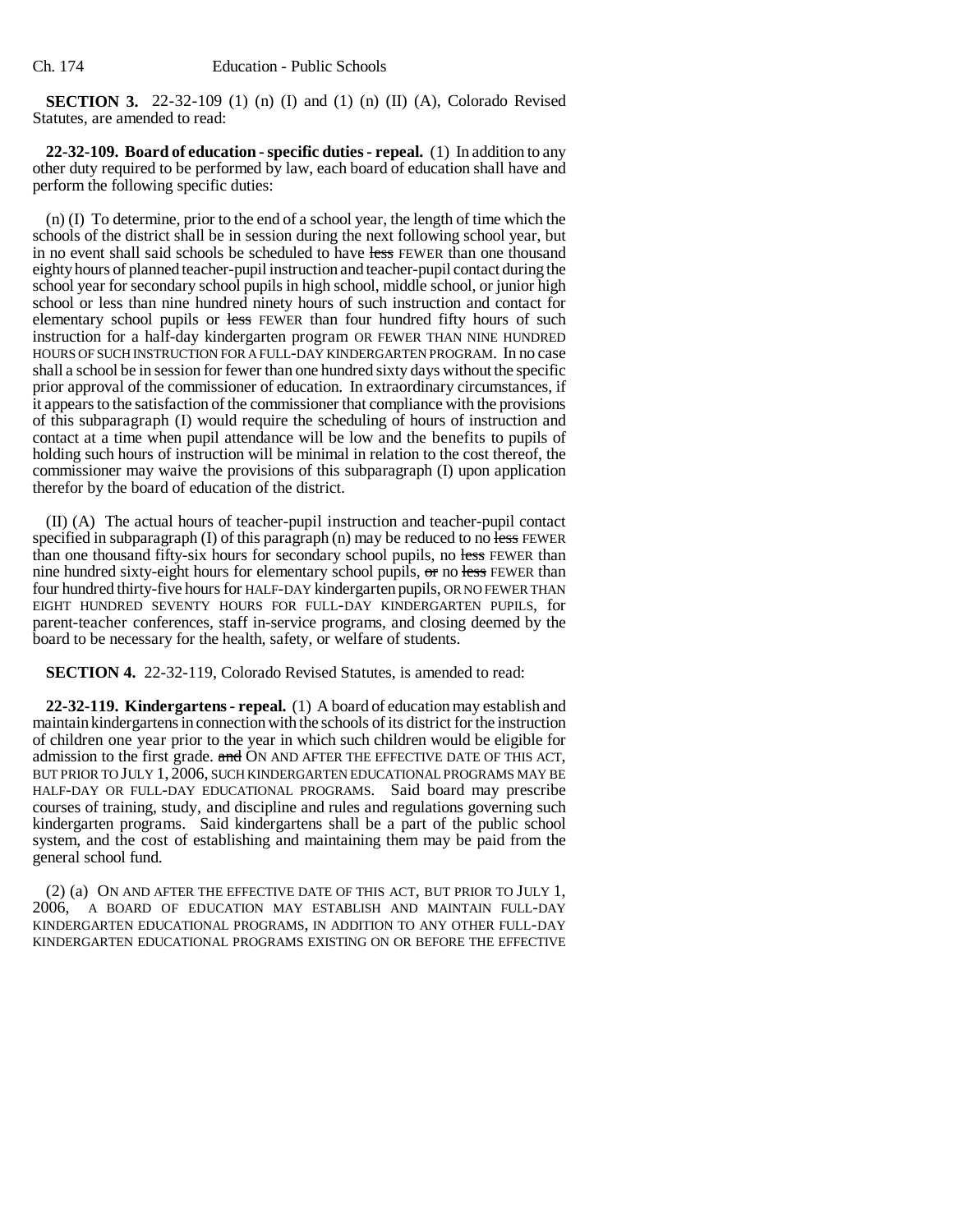DATE OF THIS ACT, TO SERVE THOSE STUDENTS WHO ATTEND A SCHOOL THAT RECEIVED AN ACADEMIC PERFORMANCE GRADE OF "F" PURSUANT TO SECTION 22-7-604 (5) FOR THE PREVIOUS SCHOOL YEAR.

(b) ON AND AFTER JULY 1, 2005, THE DEPARTMENT OF EDUCATION SHALL CONTRACT FOR A REVIEW AND ANALYSIS OF THE EFFECTIVENESS OF THE FULL-DAY KINDERGARTEN EDUCATIONAL PROGRAMS AUTHORIZED BY THIS SUBSECTION (2) IN RAISING STUDENT ACHIEVEMENT. THE DEPARTMENT SHALL PRESENT THE RESULTS OF SUCH REVIEW AND ANALYSIS TO THE GENERAL ASSEMBLY ON OR BEFORE DECEMBER 1, 2005.

(c) A LOCAL BOARD OF EDUCATION, IN IMPLEMENTING A FULL-DAY KINDERGARTEN EDUCATIONAL PROGRAM AUTHORIZED BY THIS SUBSECTION (2), MAY CONTRACT WITH ANY OTHER PUBLIC OR PRIVATE ENTITY, INCLUDING BUT NOT LIMITED TO A CHILD CARE CENTER, AS DEFINED IN SECTION 26-6-102 (1.5), C.R.S., OR A HEAD START AGENCY, AS DEFINED IN SECTION 22-28-103 (6), TO PROVIDE SAID EDUCATIONAL PROGRAM. SUCH ENTITY PROVIDING SAID EDUCATIONAL PROGRAM SHALL COMPLY WITH ALL APPLICABLE STATE AND FEDERAL LAW WITH RESPECT TO PROVIDING SUCH AN EDUCATIONAL PROGRAM. A LOCAL BOARD OF EDUCATION, BY MUTUAL AGREEMENT WITH THE PROVIDER, MAY PLACE A TEACHER WITH SUCH PROVIDER IN ORDER TO IMPLEMENT SAID EDUCATIONAL PROGRAM.

(d) THE GENERAL ASSEMBLY HEREBY FINDS AND DECLARES THAT, FOR PURPOSES OF SECTION 17 OF ARTICLE IX OF THE STATE CONSTITUTION, THE IMPLEMENTATION OF NEW FULL-DAY KINDERGARTEN EDUCATIONAL PROGRAMS AS PART OF A STATEWIDE PILOT PROGRAM IS AN IMPORTANT ELEMENT OF EXPANDING THE AVAILABILITY OF PRESCHOOL AND KINDERGARTEN PROGRAMS AND MAY THEREFORE RECEIVE FUNDING FROM THE STATE EDUCATION FUND CREATED IN SECTION 17 (4) OF ARTICLE IX OF THE STATE CONSTITUTION.

(e) THIS SUBSECTION (2) IS REPEALED, EFFECTIVE JULY 1, 2006.

**SECTION 5.** 22-54-103 (10) (b) and (10) (f), Colorado Revised Statutes, are amended to read:

**22-54-103. Definitions.** As used in this article, unless the context otherwise requires:

(10) (b) (I) A pupil enrolled in A HALF-DAY kindergarten EDUCATIONAL PROGRAM SHALL BE COUNTED AS A HALF-DAY PUPIL AND A PUPIL ENROLLED IN A FULL-DAY KINDERGARTEN PROGRAM SHALL BE COUNTED AS A FULL-DAY PUPIL. and

(II) A pupil with a disability receiving an educational program under the "Exceptional Children's Educational Act", article 20 of this title, who would be in kindergarten but for such disability, shall be counted as a half-day pupil. A pupil with a disability receiving a full-day educational program under said act, who would be in a grade beyond kindergarten but for such disability, shall be counted as a full-day pupil.

(f) In certifying the district's pupil enrollment to the state board pursuant to the provisions of section 22-54-112, the district shall specify the number of pupils